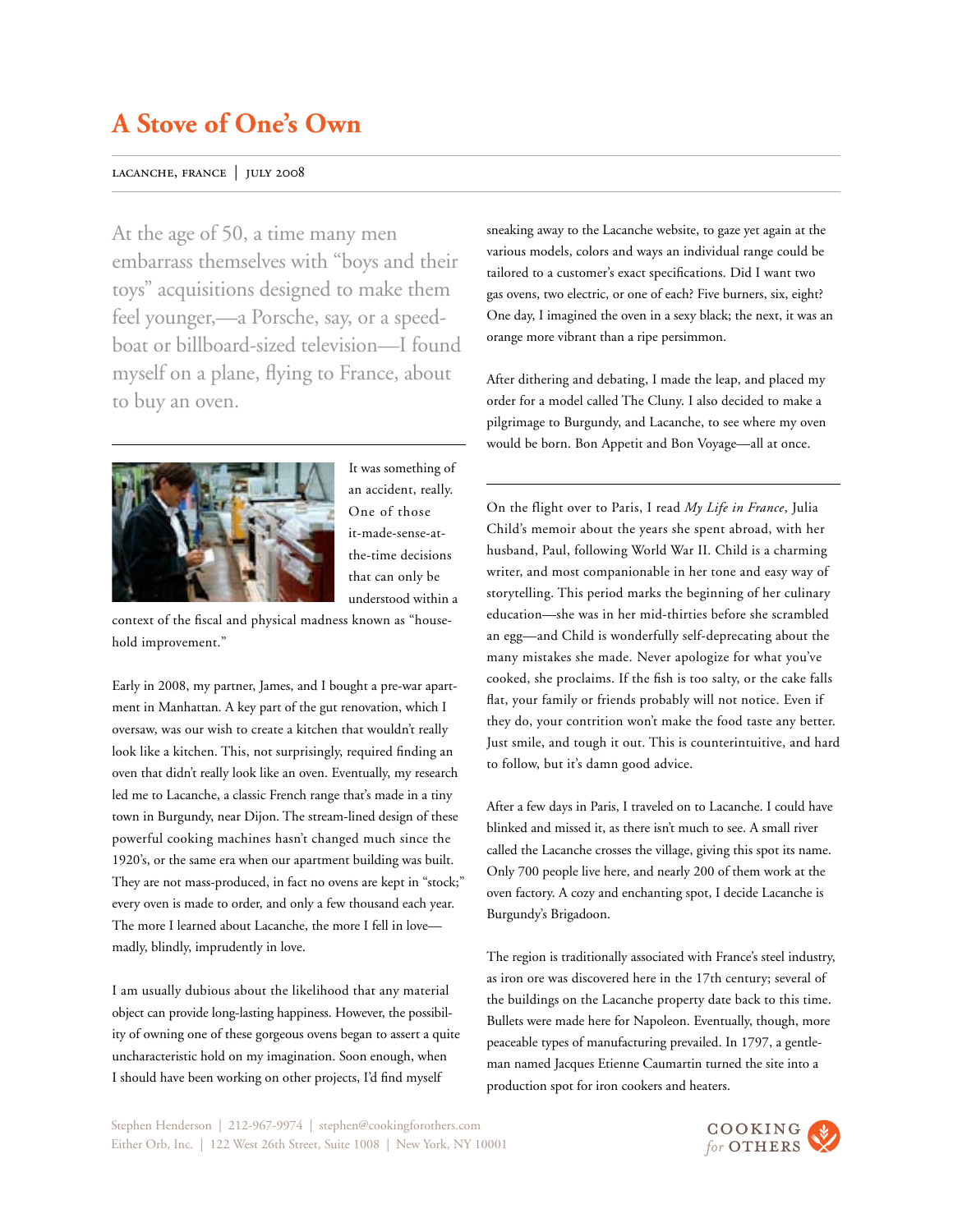### lacanche, france | july 2008



Upon my arrival, I was met by Jean-Jacques Augagneur, Director of the Lacanche company. He had laser blue eyes, and a long, thin nose that plunged downward, until it nearly collided with his upper lip. Dazzlingly courteous, while simultaneously maintaining a certain French aloofness,

Monsieur Augagneur proved not only to be a businessman, but something of a philosopher and culinary historian, as well.

We walked to a small restaurant called Accueil (French for "welcome"), which is just outside the Lacanche factory gate, and is patronized both by the company's white- and blue-collar workers. He ordered us a pressed ham terrine, covered in aspic, and rabbit, braised in a mustard sauce—simple Bourguignon food to him, but an exquisite treat for me. As we ate, Augagneur took a piece of paper, and began to sketch for me a quick history of cooking equipment and the domestication of fire.

While early man doubtless observed examples of fire in lightening, volcanoes, or even the sparks caused when two rocks hit against each other, nearly all primitive races had some mythology of how divine intervention first brought fire to earth. Since fire was so essential to man's survival, worship and rites surrounding it have existed since pre-historic times. To assure it was never missing, it became customary for public fires to be carefully tended around the clock.

"Fire was especially sacred to the ancient Persians, and all across Iran, even today, you will find fire festivals celebrated and temples that were built by Zoroastrians to worship fire," Augagneur told me.

Once men and women made the leap to bringing individual flames indoors, into their own shelter, the earliest fireplaces were probably made up of stones, with a hole in the structure's roof to vent smoke skyward. Although crudely effective, such techniques yielded a most inefficient burn and tremendous indoor air pollution. Dirt and ash fell on everything and everyone.

Gradually, such open pit fires were transformed into the hearth, with a flue and chimney. Pots would be hung in the fireplace, near or above the flames, and cooking would be done here. And so things remained, unchanged more or less for centuries, with the same area in the kitchen both heating the room and cooking food.

The next big advance was in the 17th century, when the French created something called the potager, a tabletop or long counter, made from stone, with carved-out declivities to hold coals hot from the fireplace—a prototype of today's Weber grill, if you will. A grill would be laid over the coals, which could stay hot for several hours, and a pot placed here to simmer. A vestige of this device is the french word for "soup," which is potage.



Finally, in the 19th century, the French top, or "simmer plate," was created. This cast iron surface was placed on top of the pot bellied stove, or coal- or fire-filled radiator. It defused heat, so the pot didn't have to be constantly monitored and stirred to prevent its contents from burning. Today's Lacanche ovens are still based on this age-old method of manipulating heat's intensity around food. Lacanche ovens are smaller, and they surround and envelop whatever is being cooked, focussing heat there.

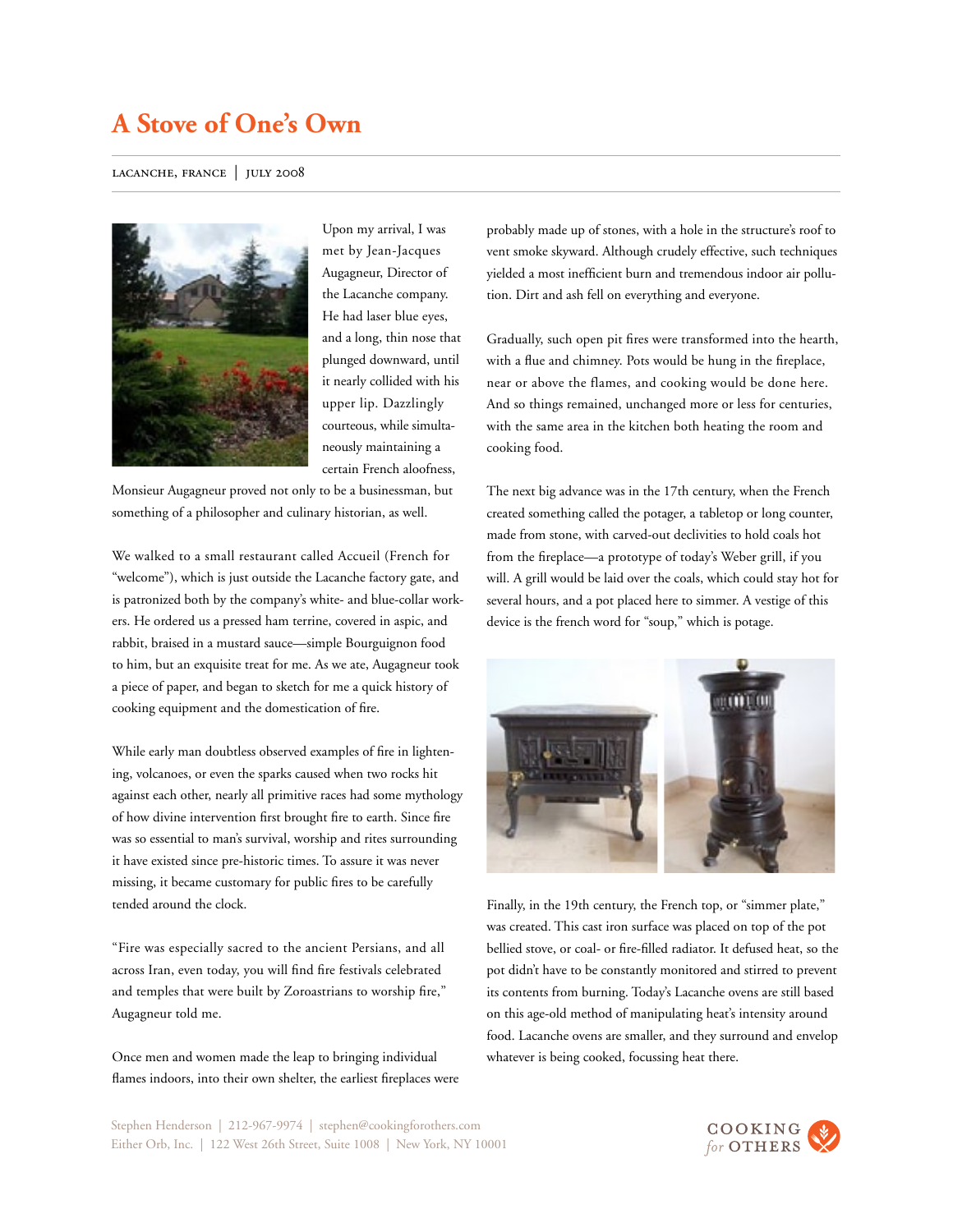#### lacanche, france | july 2008

"In America, you are conditioned to think that bigger is best, but that is not necessarily the case in an oven," Jean Jacques tells me. "You never want to cook a chicken in a huge pan, because the chicken, and all its juices, will dry out in the exposed space. Wrapping a piece of meat in bacon or pastry is the same concept. Less is more. Snug is better."

## **"Food and recipes can change your life. It is a matter of respect for the human body," he said.**

I was struck by how effortlessly Augagneur has made the shift from talking about Zoroastrian mythology, to the physics of heat distribution, to the construction of a Beef Wellington. He also appeared completely unaffected by three rather ample glasses of Cotes du Rhone he drank during lunch.

"Food and recipes can change your life. It is a matter of respect for the human body," he said. "You can feel something new through food. I believe this needs to be cultivated and explored. The further we get from the earth, it is at our peril."

As if what Jean-Jacques just said was his cue, the waiter arrives with our dessert—bowls of just-picked strawberries. The odor of the fruit is overwhelmingly fresh and sweet; it lingers over our table. Strawberry fields forever.



Jean-Jacques startles me with his next question. "Now then. Do you want to see your Lacanche?"

You bet I did.

Leaving the restaurant, we cross the road and re-enter the factory. Before me are a group of several Spiertz iron presses that bend and mold sheets of steel into

an oven's seamless cook top. These remarkable machines, rising

three stories tall, were made in Alsace in 1945, and have been in this factory for over half a century. They emit a low rumble that sounds like distant thunder, or war drums. All the workers wear a uniform of gray cargo pants, and a navy blue T-shirt that has the logo of SIL stitched over the left breast—Societe Industrielle de Lacanche. It's as if this is a secret society, a select club, and I am being made a novitiate.



There it was. Sitting up on a wooden pallet, about to be crated up. My Lacanche. The cruciform hardware, as I requested, is all polished nickel. Despite a greenish hue cast by the factory ceilings'

florescent lights, I can see that my oven's color, a pale, grayish brown called "Frangipani," is luscious. I crouch and put my face up right next to the doors to admire the porcelain finish. I'd told Jean-Jacques earlier I felt like I was going to meet my adopted baby for the first time. "Do you hear a heart beat?" he now jokes.

I laugh, feeling a gush of pride, then a spasm of fear. I am not sure I'm a good enough chef to deserve such an oven. Is it beyond my power to control? Will I cook its goose, or will it cook mine? Doubtful that Jean Jacques would understand this panicky reaction on my part, I keep it to myself.

That evening, Augagneur delights me with a marvelous surprise. He has arranged for me to spend the night, and will also take me to dinner at, The Hotel de la Cote D'Or, in the nearby town of Seaulieu.

Cote D'or is the famed establishment created by the late Bernard Loiseau. For a time in the 1990s, Loiseau was probably the most celebrated chef in France, a success story of a man who, quite literally, cooked himself up out of nothing. He never went to

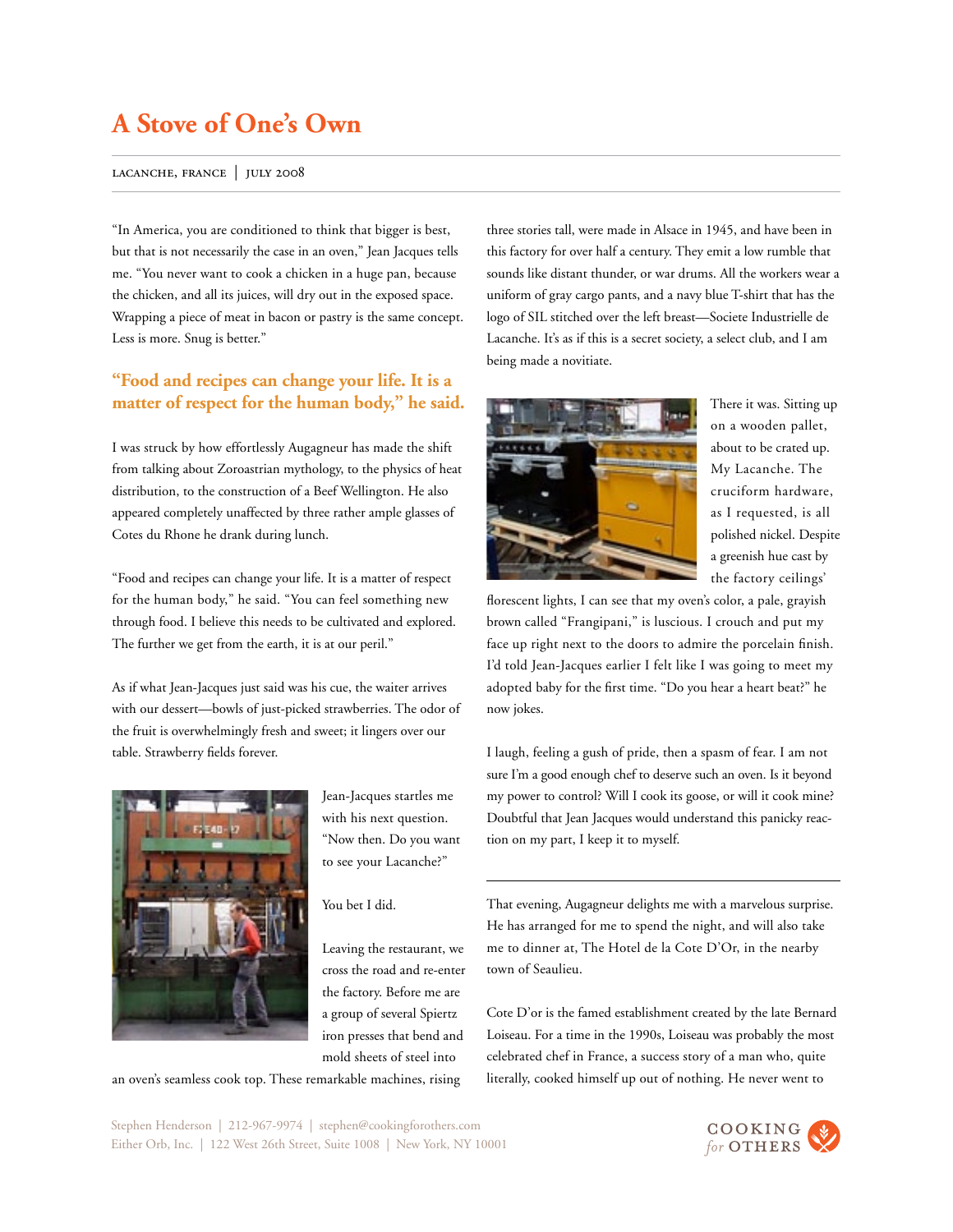### lacanche, france | july 2008

college, but grew up and received all his education in kitchens. Loiseau was tirelessly ambitious, and leveraged himself heavily into debt while building this hotel, and in struggling to attain three stars in the Michelin Red Guide for its restaurant.

It is terribly hard to survive, much less triumph, in this cutthroat world of haute cuisine, and people became jealous of his success. Suddenly, for Loiseau, the world felt like it was full of enemies, and those who were anxious to see him fail. In February of 2003, worried he was on the verge of losing a Michelin star and that his business would collapse, Bernard Loiseau committed suicide, using a shotgun which was a recent gift from his wife.

Some of these facts I was already familiar with, as I'd read *The Perfectionist: Life and Death in Haute Cuisine*, a biography of Loiseau. But Jean-Jacques, who knew him personally, tells me more about the man. It was a mid-fall afternoon, and we were seated outside in the garden behind the hotel. The air was warm and butterflies were flitting among the day lilies, as we sipped a cocktail of prune puree mixed with Cremant, which is the sparkling wine of Burgundy. Every few minutes, an attendant would arrive with another tasty morsel—eel mousse with leek gelatin, or snails encroute. It was all quite heavenly here, if one could put aside the fact that the man who'd fretted over the laying of every brick, and planting of each daffodil bulb, had shot his own head off when the job was complete.

"Bernard was full of energy. He had a presence that just filled a room…when he was lit up, that is. He was a visionary who was excited for the future."

"Then why did he kill himself?" A stupid question, as there could be no answer, but I had to ask it anyway.

"He truly was a perfectionist, which never makes life easy," Jean-Jacques offered. "Probably there should be a sign along the highway as you drive into Seaulieu: 'Warning, your Passions May Kill You.'"

After sunset, we moved into the hotel's octagonal dining room for what was doubtless one of the best meals I've ever eaten.



We began with radish soup, garnished with a foam made from the radishes' leaves. Then a specialite du maison, Frog's Legs laid out as spokes around two co-centric rings, one of parsley jus, and the center, a dollop of garlic puree. This appetizer

brought Loiseau international acclaim, its "secret" being that the garlic in the puree is slowly braised, changing the water several times, to leech out its bitter bite. It is incredible. I vow I will perfect this recipe for garlic puree, if it kills me. Oooops. Not a good thought to have in this restaurant.

For dinner, I select pigeon, in a red wine reduction. I greedily savor every bite, and it's not until I pluck something from my tongue that I realize this last crusty/crunchy nubbin I've been savoring was the pigeon's claw.

While ambitious desserts are served—peach sorbet with tarragon, and strawberries covered with a cloud of fennel-flavored spun sugar—I mention having visited earlier that morning at the Hotel De Dieu, a hospital from the 15th century built in the center of Beaune. One of the most famous buildings in Burgundy, it is sometimes called the "palace for the poor," as the centerpiece of this architectural jewel is a room with a vaulted ceiling quite lavishly decorated with stained glass windows, sculpture and tapestries. There were also two long rows of draped beds, in which the poor came to either get well, or more likely, to die. It was like no charity hospital I'd ever seen.

Jean-Jacques nods, and tells me the Hotel de Dieu was commissioned by Nicolas Rolin, chancellor to the prime minister of the Duke of Burgundy. This was a time of great political turmoil, a period when the duchies were rich and powerful enough to rival the King of France. In 1435, the Duke of Burgundy and the King had united their forces to expel the English, but disbanded